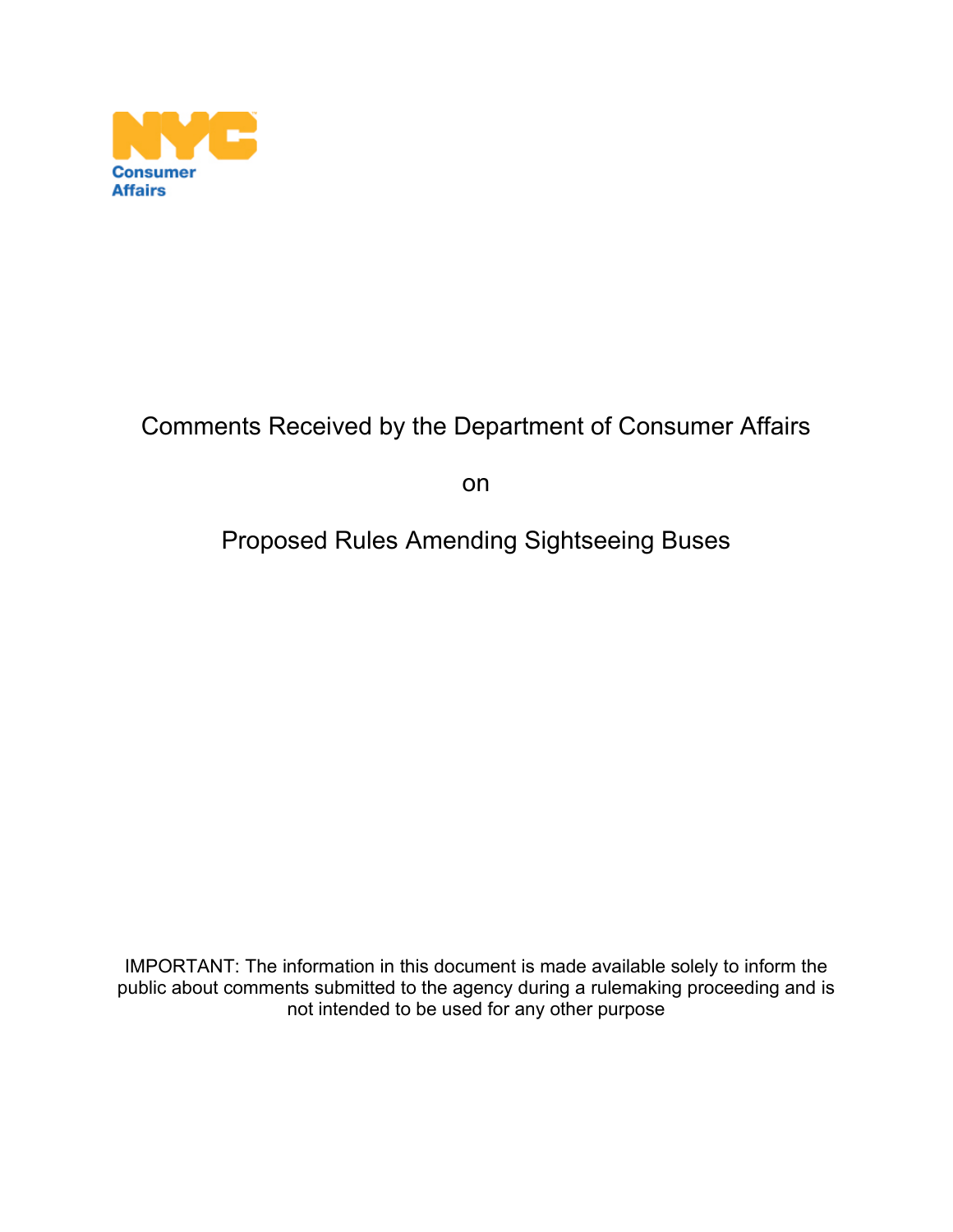

#### **Twin America Testimony on Proposed Sightseeing Bus Rules October 5, 2020**

Thank you for your consideration of Twin America's testimony regarding the proposed amendments to the sightseeing bus Rules. Twin America provides hop-on/hop-off, open top double-decker sightseeing tours. Before the Covid-19 pandemic, our company served over one million customers annually and employed approximately 1,000 union employees (Transport Workers Union of America, A.F.L.-C.I.O Local 225; International Brotherhood of Teamsters Local 966; United Service Workers Union IUJAT, Local 1212, Jointly with Stationary Engineers, Firemen, Maintenance and Building Service Union Local 670, RWDSU,UFCW) in New York City.

For purposes of this proposed Rule, it should be clarified that the type of hop on/ hop off ("HOHO") sightseeing bus service that is provided by Twin America is considered "buses exclusively hired or engaged under a contract for a special trip or excursion." Therefore, these proposed Rule amendments being considered today do not apply to HOHO service and many of the comments that follow would be remedied by that clarification from the Department of Consumer and Worker Protection or Department of Transportation.

With respect to Section 2-211, (c) and (d), this requires fare posting both outside and inside of the bus. While there is no material amendment to this section, as we have stated previously, the requirements should not be applicable to HOHO service as there are multiple starting points and multiple product offerings with our type of service.

The requirement of "printed receipts" no longer represents customary business practice and is frankly outdated in light of the COVID-19 global pandemic and health guidelines. Additionally, the requirement of ticket refunds for buses not leaving "as scheduled", certainly has no application to HOHO services. This again illustrates the need to clarify and exempt this type of service from other standard operations when drafting these proposed amendments.

Consistent with the comments above, signage regarding intended departure time and the prohibition of picking up additional passengers after the trip starts should not and cannot apply to HOHO service as these requirements conflict with the very nature of their operation.

The provisions that prohibit drivers from operating the vehicles for more than 10 hours and that they must have 8 consecutive hours off-duty is again not necessary or applicable as HOHO driving is not continuous, and there are more breaks for the drivers. We believe the 12 hour limitation should remain in place.

The proposed Rules also require that drivers maintain a NYS license, however, some drivers for Twin America come from New Jersey and neighboring states. A commercial license should be sufficient.

Finally, the exception to when the driver should shut off the engine should be amended to include an allowance to build air pressure to release the breaks. The idling laws in the city do not reflect the best practices in New York State or account for bus technology.

In summary, many of our concerns with respect to the proposed sightseeing bus Rules do not seem to apply to the hop on/hop off service that Twin America provides. We would appreciate if the Department of Consumer and Worker Protection or the Department of Transportation could provide clarification. We are happy to discuss these issues with you further at your request.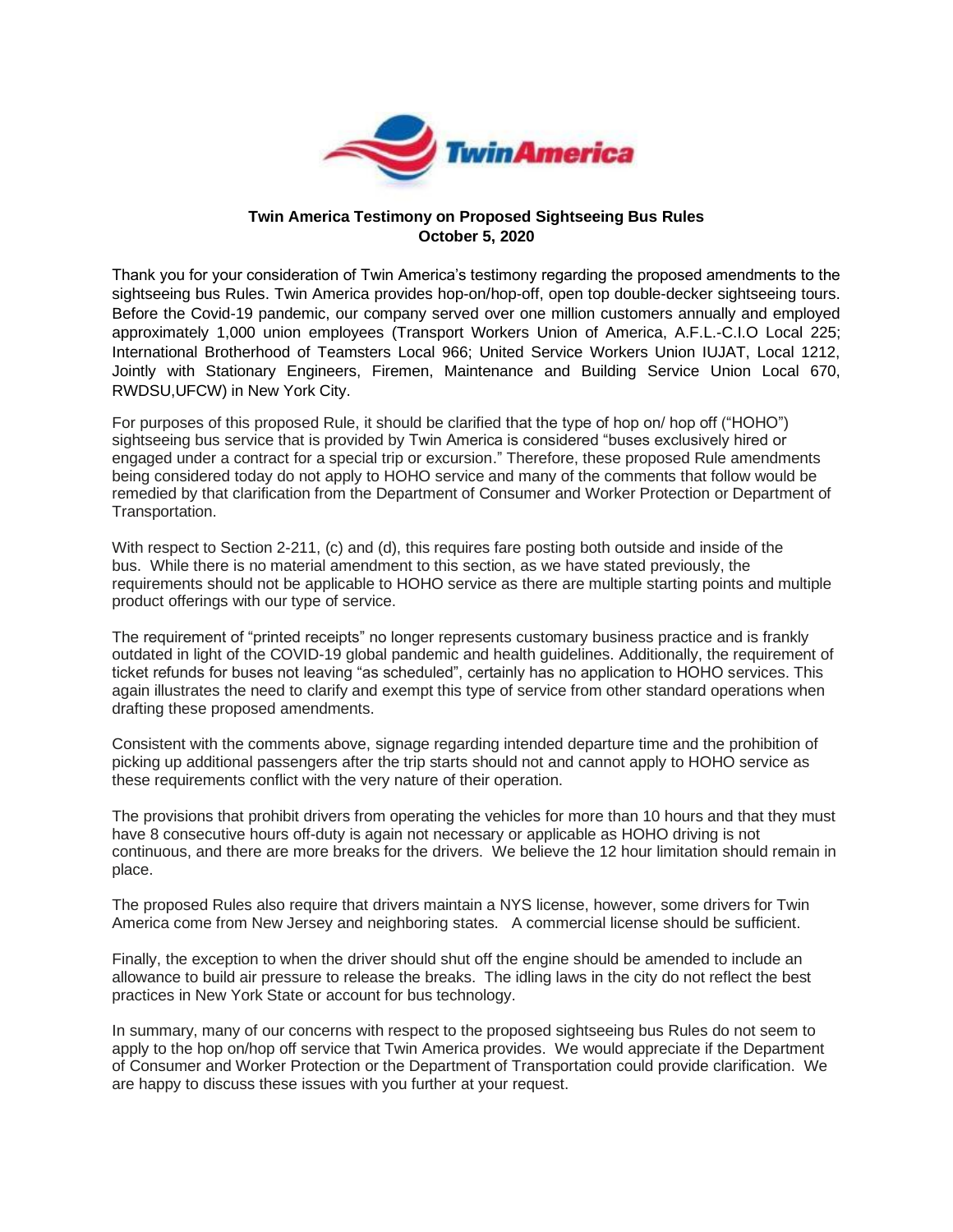**Big Bus Tours – Comments** 

**09/30/20 – Charles Nolen**

On behalf of Taxi Tours, Inc. d/b/a Big Bus Tours, I'd like to submit the following comments on DCA's proposed amendment to the NYC sightseeing bus industry rules. Although not all of the comments I raise relate to substantive changes in the proposed amendments, I'd like to bring attention to issues in the industry that DCA could improve for consumers' benefit.

## **I. NYS Commercial Drivers' License**

- a. Proposed Change: Sections 2-211(k), (q) and (b)(b) will require SSB drivers to hold New York State driver's licenses:
	- i. (5) The name and New York State commercial driver's license number of the driver.
	- ii. (q) Any person employed by the owner to operate a sightseeing bus [shall]must possess a New York State commercial driver's [chauffeur's] license which permits the person to operate a sightseeing bus[ and a sightseeing bus driver's license].
	- iii. (bb) A sightseeing bus driver [shall]must carry his or her New York State commercial driver's license [chauffeur's license and his license as a sightseeing bus driver ]at all times while engaged in his or her employment.
- b. Comment: *This change is made pursuant to LL 179 of 2018. However, while the legislation requires drivers to have a CDL, it does not state that this CDL must be from NYS. In fact, half of BBT 13 drivers hold CDL from New Jersey. We believe that New Jersey's regulation of CDLs is more than adequate to address any concerns. As it is not authorized by the legislation, we submit that this proposed change is unfair to drivers and against current employment laws.*

## **II. Physical Condition of Drivers**

- a. Proposed Change: Delete provisions requiring sightseeing bus drivers to, among other things, possess English language skills, be of "sound physique", and have his or her "physical condition" examined by the Department. These provisions are outdated, do not increase safety, and are an unnecessary burden on drivers. (§§ 2-211(r) and (s)).
- b. *Comment: As reflected in federal and state regulation, BBT strongly believes that the physical condition of drivers does significantly affect passenger safety insofar as underlying health issues can pose risks to the safe operation of SSBs. While BBT does not oppose the DCA's proposal to eliminate §§ 2-211(r) and (s) (as they are duplicate of federal and state regulation), BBT believes that these required medical evaluations*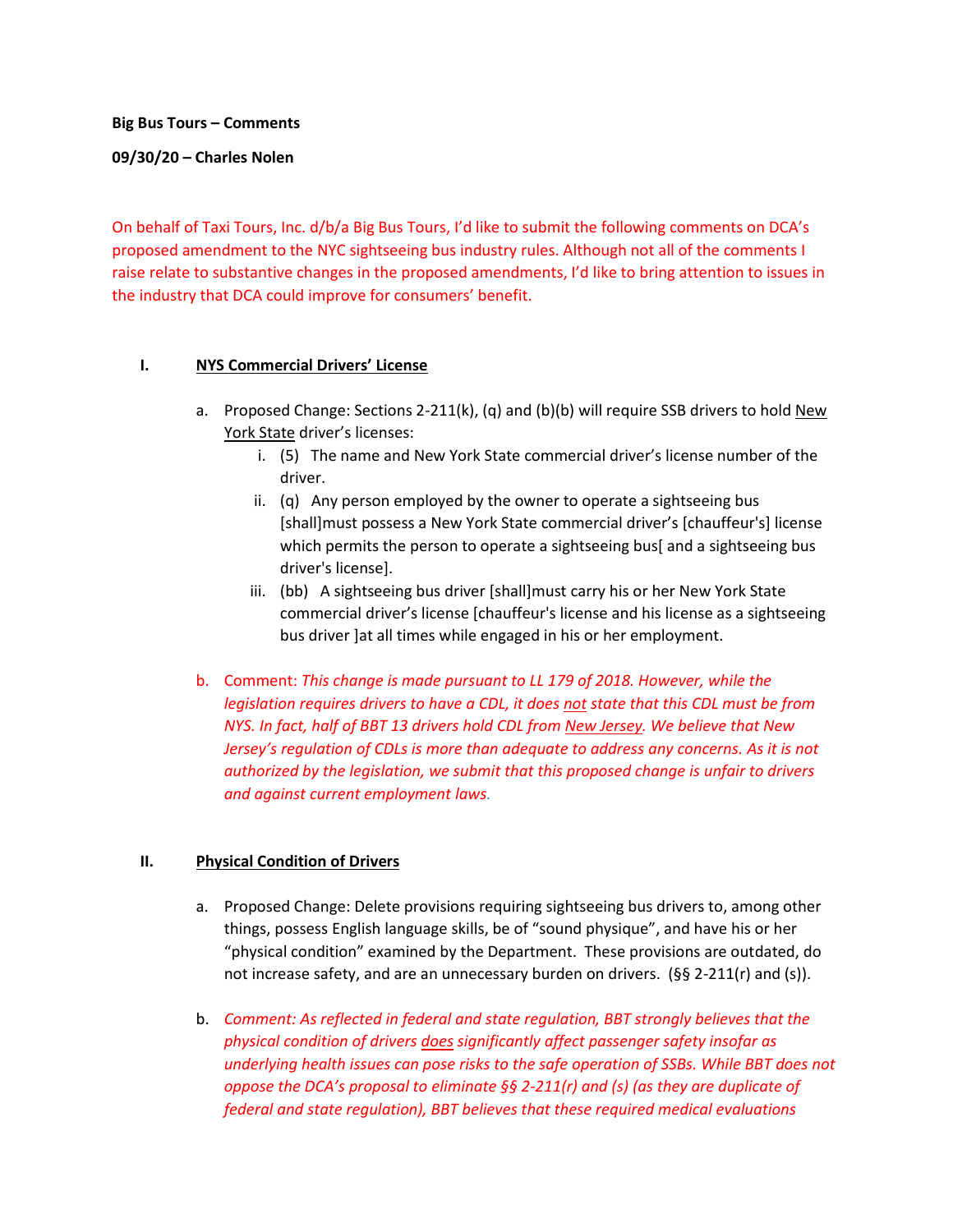*(under USDOT & FMCSA and the NYS "19-A program") should be made available to DCA inspectors upon request.*

## **III. Driver Hours**

- a. Proposed Change: Change the number of hours a driver may operate a sightseeing bus to better align with federal regulations. Currently, the rules prohibit a driver from operating a vehicle for more than 12 hours in any 24-hour period. Federal regulations found in 49 C.F.R. § 395.5 prohibit operating commercial passenger vehicles for more than 10 hours following 8 consecutive hours off-duty. These proposed amendments would make the Department's rules mirror the federal standard.
- *b. Comment: BBT applauds the DCA for this alignment with Federal Transportation regulations - DOT/FMCSA. Hours of service is a key item during any DOT audits (which our companies are subject to at any time) and something DCA should inspect as well under the "Worker Protection" program. There is no additional burden as companies are already required to keep payroll record for DOL/DOT.*

## **IV. No Refund Policies/Bus "Schedules"**

- a. Rule 2-211(e): Unless the bus leaves as scheduled, the fare paid by the passenger must be refunded immediately upon request. This provision [shall]does not apply to buses exclusively hired or engaged under a contract for a special trip or excursion.
- b. *Comment: As currently written, this provision does little to protect consumers and almost never enables riders to obtain a refund. "Hop on, Hop off" buses, the most common type of SSB tour rides, do not operate by "departing times" or "as scheduled." The only reference point customers have when a bus is late is the "frequency" that SSB business post – eg "our hop-on hop-off buses run every 10 mins". In order to effect its purpose, the regulation should be changed to reflect this reality, as it is of very little use to consumers as written.*

*Additionally, BBT believes that DCA should simply make it illegal for SSB companies to have a "zero refund policy" (which many operators use). With companies adopting "zero refund policies" it is very difficult for consumers to obtain refunds, in any circumstance, let alone when the buses are late. "Zero refund policies" must be banned entirely in order to operate sightseeing NYC under DCA license and "customers protection" program /311.*

c. Rule 2-211(h), 2-211(j): Each bus, except buses exclusively hired or engaged under a contract for a special trip or excursion, [shall]must have two conspicuously displayed signs, showing the time the bus is scheduled to leave; one such sign [shall]must be hung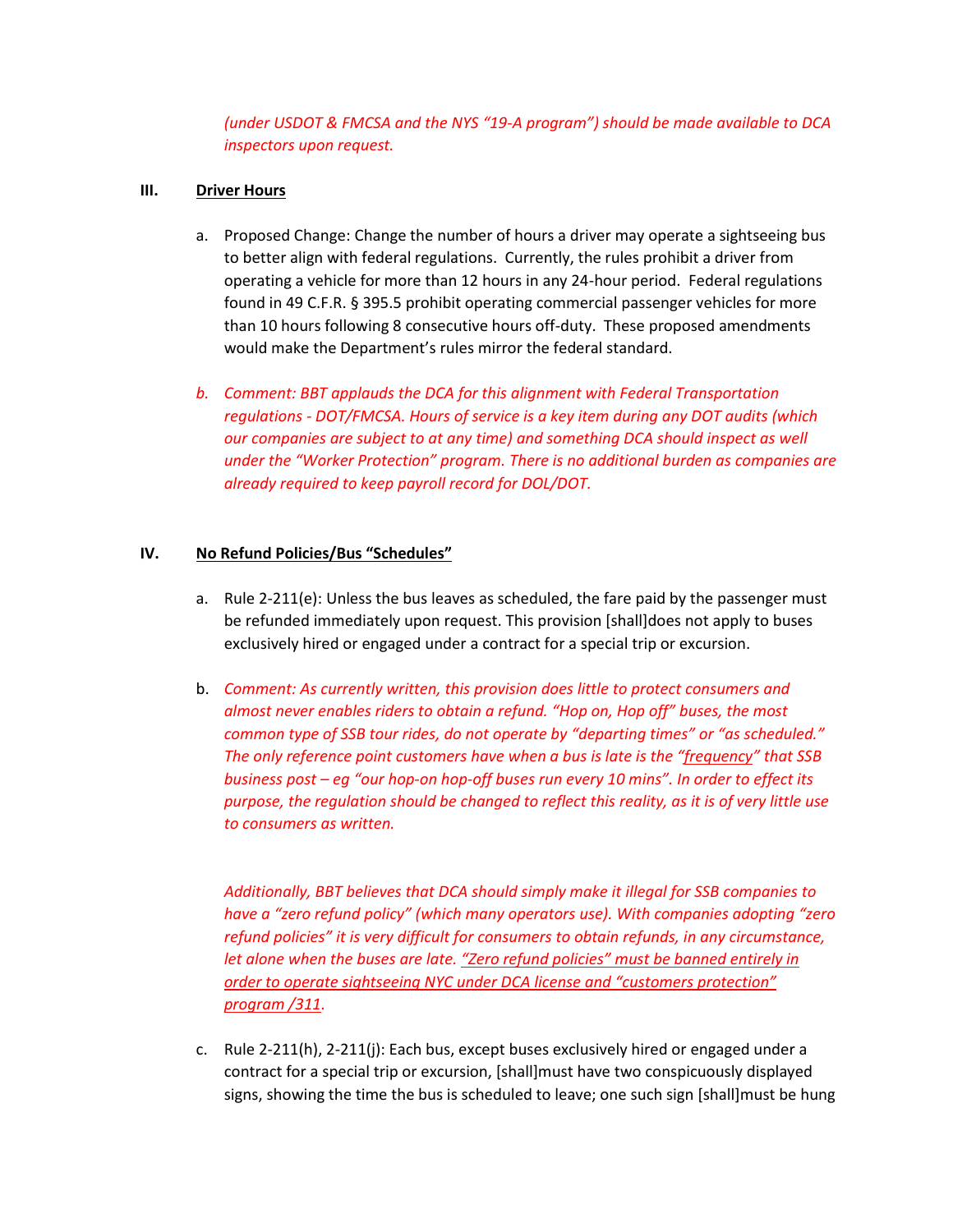on the windshield in the interior and the other on the outside at a conspicuous point near the door where the passengers enter, which signs [shall]must be removed upon the departure of the bus. These signs [shall]must read as follows: "This bus leaves (specifying time) sharp or money refunded upon request." The figures on the signs must be at least 3 inches high and the signs must be at least 13 inches long and 9 inches wide.

(j) A sightseeing bus, except buses exclusively hired or engaged under a contract for a special trip or excursion, after leaving its starting point, [shall]must not receive additional passengers between such place of starting and its ultimate destination

## *d. Comment: These two provisions are ineffective and problematic for the same reason as above (IV(b)). Since "hop-on hop-off" SSBs do not run on schedules, but frequency, these provisions do not help consumers as they should.*

## **V. Non-Solicitation Zones**

. . .

- a. Rule 2-221: (f) The owner, his or her agent, operator, sightseeing bus driver, sightseeing bus guide or lecturer, [shall]must not charge or attempt to charge, any passengers a sum greater than set forth in the rate schedule. No additional charges [shall]must be made, solicited, collected or permitted to be made, for entering any building or premises or for any purposes whatsoever, during the trip or tour or the termination thereof.
- b. Comment: *BBT would like to draw attention to the persistent violations of this rule that occur every day in NYC. Operators consistently impose additional charges not allowed by law, such a "local transportation fee", a "credit card fee", a "cash fee", "reservation fees", "handling and processing fees". However, these violations are rarely, if ever, prosecuted. BBT would like to see this provision more regularly enforced and that a penalty schedule be established (including potentially license revocation) to punish operators (not just their ticket sellers) for consistent violations.*

*Additionally, there are constant issues caused by ticket sellers selling in non-solicitation zones like Duffy Square / Times Square Bow Tie (outside any "green zones" from 47th street south to 42nd street north between Broadway and 7th avenue – pedestrian plaza program from DOT and Times Square Alliance).* 

*DCA FULLY controls and licenses street selling activity by licensing each seller, but no penalty is set for abusing non-solicitation zones. DCA should enforce these non-solicitation zones by holding operators (as well as ticket sellers) liable for violations, including potential license revocation. In addition, BBT strongly recommends that DCA license holders be limited to selling and soliciting within the direct vicinity of an authorized stop of their operator. BBT would like to see a full penalty schedule for all items listed in "inspection checklist: ticket seller – individuals" (requirement #11)*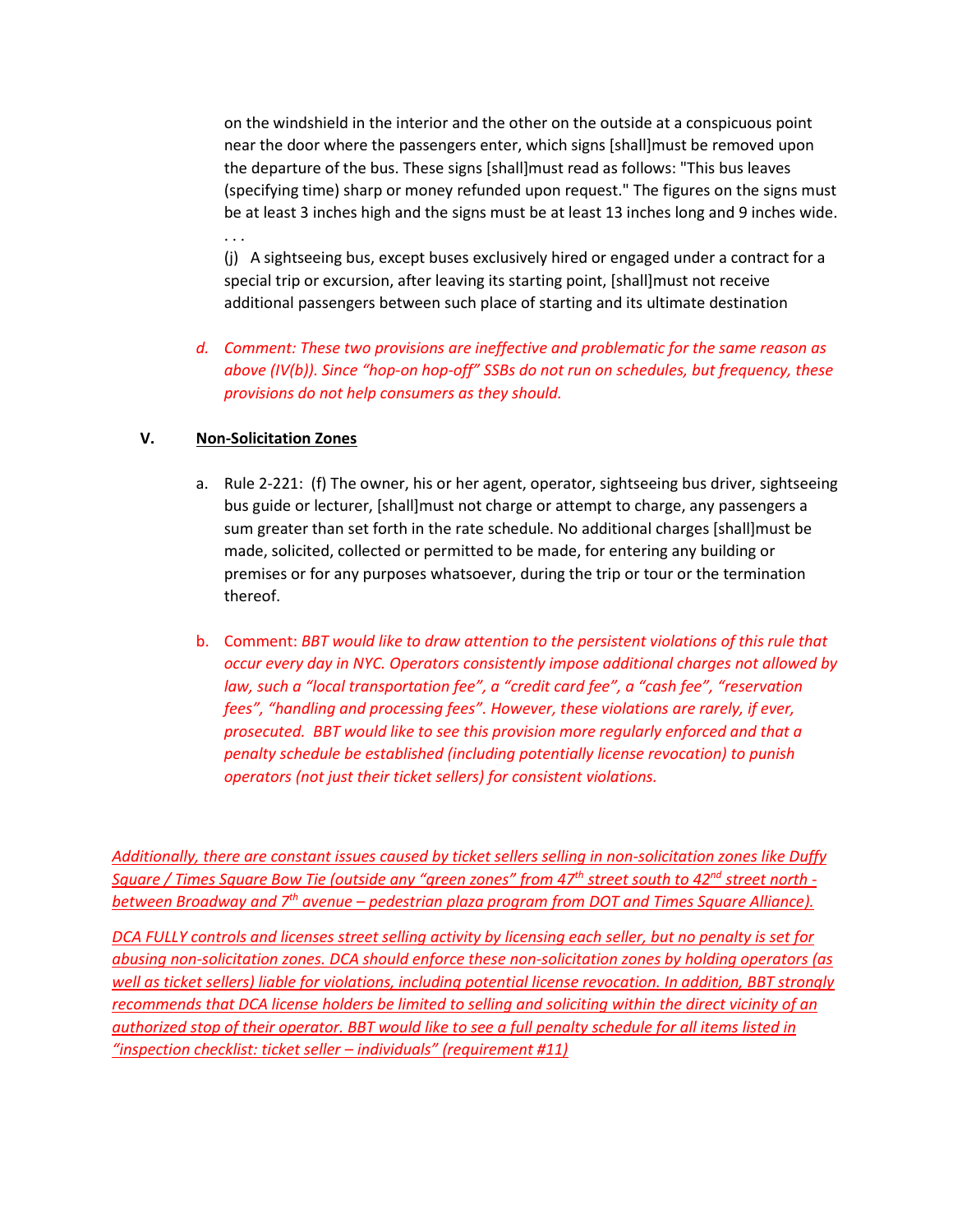#### **VI. Printed Receipts**

- a. Rule: (e) The owner, or his or her agent, [shall]must deliver to all passengers upon payment of fare, a printed receipt indicating the amount of fare paid, the description or designated number of the trip and the time scheduled for the bus to leave the starting point. This receipt [shall] becomes the property of the passenger and [shall]must not be collected or taken from him or her.
- *b. Comment: BBT would like the DCA to clarify that the delivery of digital receipts (not just "printed receipts" as the rule states) satisfies this regulation as circa. 70% of our ridership is buying online or digitally and receive dematerialized receipts. BBT has been for year working toward reducing the amount of papers printed and now with COVID, the amount of direct interactions with customers (paper exchange, pen, signature etc. This new burden is unjustifiable by the DCA in today worlds of contactless credit cards, API integrations, touchless experience customers are purposely looking for.*

## **VII. Operation & Maintenance Records**

BBT would like to take this opportunity to ask DCA to consider their rules regarding operators maintaining records of operation and maintenance of SSBs. These regulations impose a significant burden and cost on operators and are duplicate of (or more burdensome than) regulation by NYS DOT. Below are some provisions that BBT would like DCA to review:

- a. Rule 2-211.1(a)(1)(i): …each major component of the drive train, and all pollution control equipment required to be installed on such vehicle; (ii) The current status of "life-limited" parts of the drive train and pollution control equipment installed in a vehicle.
	- i. *It is not entirely clear which parts are within the "drive train and pollution control" documentation that must be created or duplicated. Additionally - NYSDOT already perform physical inspections, road tests and smoke tests on all vehicles in operation every 6 months (with mandatory min. success rate) – inspectors then issue a default list (if any) graded by gravity to include immediate revocation of roadworthiness medallion. The smoke test validates our emission standards every 6 month – and our adherence to DEP Local law 41 already mandates significant reporting on mileage emissions to DEP EPA. All relevant documentation related to repairs and main parts replacement are already inspected and signed off by DOT during same mandatory inspections.*
	- ii. *It feels more appropriate to rely on these two agencies (DOT and DEP) expertise and demand the operators to produce evidence of compliance to their existing laws already regulating our industry. It is not safe to rely only on manufacturer recommended lifetime as parts deterioration depends on the speed, the mileage, the overall driving conditions vehicles are exposed. As an example, the*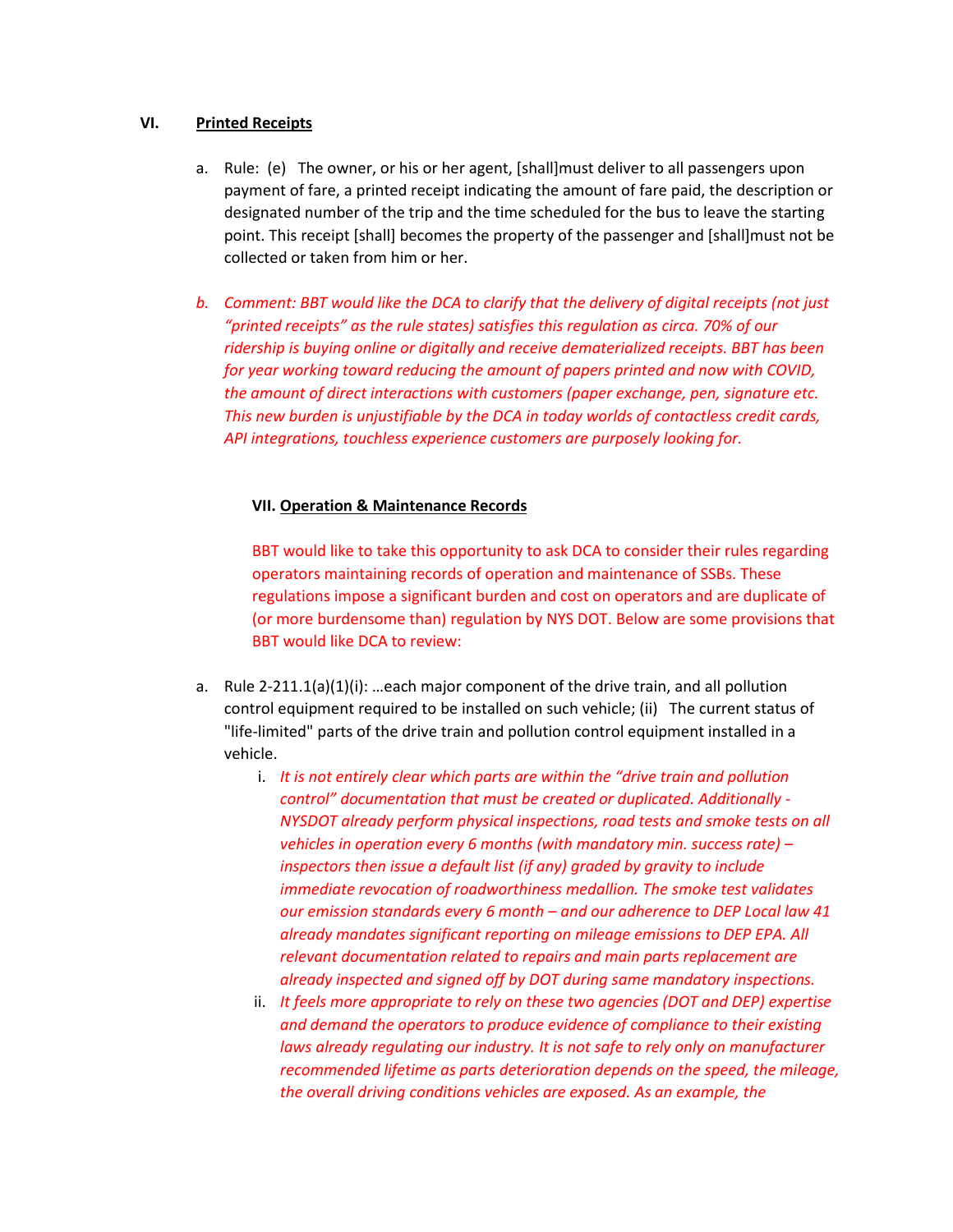*transmission system of a bus averaging 5mph in Manhattan is more exposed than a system mounted on a vehicle build for interstate – longer – faster routes ie. Megabus.* 

- iii. *The record keeping and financial burdens as described in this intro are in excess of all Federal Transportation regulations.*
- b. Rule 2-211.1(a)(1)(ii): …All parts on the vehicle that are not "life-limited" by the original equipment manufacturer [shall]must be deemed "on-condition" replacement;
	- i. *This is already certified by NYSDOT every 6 months through a complete undercarriage inspection (DOT inspector visit on site) producing certification documents available at all times "MC-300" authorizing the vehicles to operate for the next 6 months and only 6 months until next mandatary DOT inspection*
	- ii. *We encourage the DCA to use the certifications already in place and ask operators to demonstrate compliance by producing MC300 certificates for all buses with SSB DCA license.*
	- iii. *Items inspected during NYSDOT bi-annual vehicle certification include everything from safety to performance of the vehicle on and off road, the interior compliance in markings, safety exits, medical kits extinguisher etc. the internal records of preventive maintenance performed by date and signed, the daily inspection books produced by the drivers, any work orders produced since the last DOT inspection are all reviewed and signed off by DOT semi-annually*
- c. Rule 2-211.1(a)(1)(iv): The current inspection status of the vehicle, drive train and pollution control equipment, including the time since the last inspection required by the inspection program under which the vehicle and its components are maintained.
	- i. *See above – NYSDOT semi-annual inspection certificates including smoke/emission test – semi- annual mandatory inspections.*
- d. Rule 2-211.1(a)(2) Records of the maintenance, preventative maintenance, and alterations, and records of the scheduled inspections to be performed pursuant to the manufacturer's recommended inspection and maintenance schedule for the vehicle, drive train and pollution control equipment. Such records [shall]must include: (i) A description of the work performed. (ii) The date of completion of the work performed. (iii) The signature and printed name and employee identification number of the person approving the satisfactory completion of the required maintenance and/or inspection.
	- i. *This is already certified by NYSDOT every 6 months through full under carriage inspection (DOT inspector visit on site) producing certification documents available at all times "MC-300" authorizing the vehicles to operate for the next 6 months and only 6 months until next mandatary DOT inspection*
	- ii. *We encourage the DCA to use the certifications already in place and ask operators to demonstrate compliance by producing MC300 certificates for all buses with SSB DCA license.*
	- iii. *Items inspected during NYSDOT bi-annual vehicle certification include everything from safety to performance of the vehicle on and off road, the interior*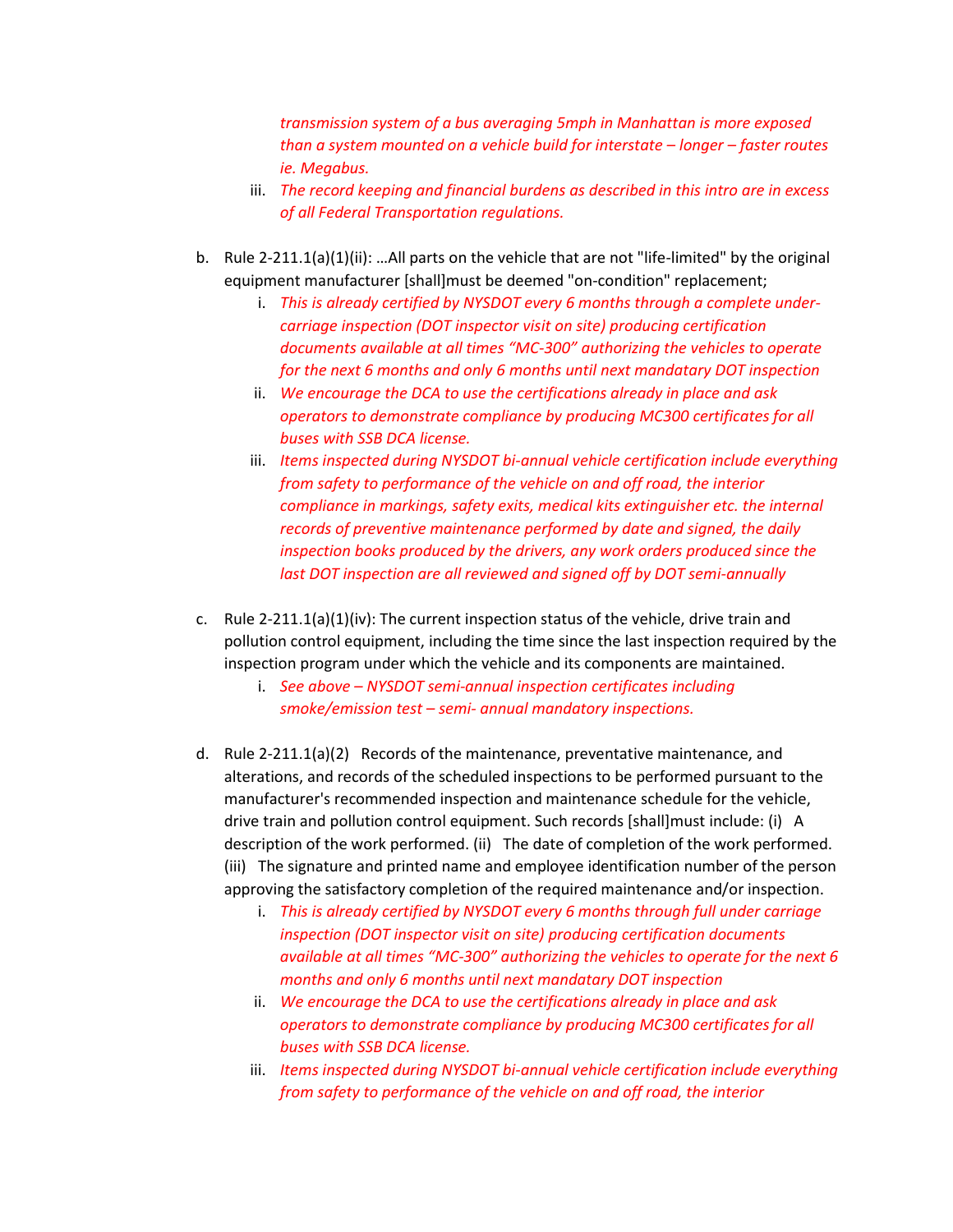*compliance in markings, safety exits, medical kits extinguisher etc. the internal records of preventive maintenance performed by date and signed, the daily inspection books produced by the drivers, any work orders produced since the last DOT inspection are all reviewed and signed off by DOT semi-annually* 

*Vehicles files are available at all time to DCA' inspectors - BBT stresses the fact that documentations requests as extensive as this one are not guaranteeing safety anywhere to the extent not provided by NYSDOT semi-annual on & off road inspections resulting in the MC300 medallion and defect report deliverance. We believe in DOT expertise to regulate our vehicles and is eager to share those vehicles inspections reports with the DCA every 6 months.* 

- e. Rule 2-211.1(a)(3) A copy of the manufacturer's written recommendations prescribing the schedule for the maintenance to be performed, and for conducting periodic inspections and performing periodic maintenance and repair to keep the vehicle, drive train and pollution control equipment operating at normal operating efficiency.
	- i. *It is not always considered as safe to rely on manufacturer recommended lifetime as parts deterioration depends on the speed, the mileage, the overall driving conditions vehicles are exposed. As an example, the transmission system of a double decker bus averaging 5mph in Manhattan with 40 stops along the route is more exposed than a system mounted on a vehicle build for interstate – longer – faster routes ie. Megabus.*
- f. Rule 2-211.1(b), (c): (b) The records for each licensed sightseeing bus [shall]must be kept in a paginated volume, with the vehicle identification number and the license number included on the first page. All entries [shall]must be dated and included in chronological order.

(c) The required records [shall]must be retained for at least three years after earliest entry in the record on each bus. The records [shall]must be kept at the office of business which holds the license to the bus, and [shall]must be made available on demand to personnel of the Department at such office, or [shall]must be produced at the office of the Department within five days after demand therefore is received by such owner.

- *i. For all reasons explained above we recommend the DCA to rely on the DOT to keep on certifying each vehicle and its maintenance records semi-annually*
- *ii. The penalty DCA imposes for not complying with any of the recordkeeping stipulations "in paginated volume" is not reflecting the significant effort and financial impact this regulation has on sightseeing companies*

Respectfully submitted,

Charles Nolen

General Manager – Big Bus Tours NY